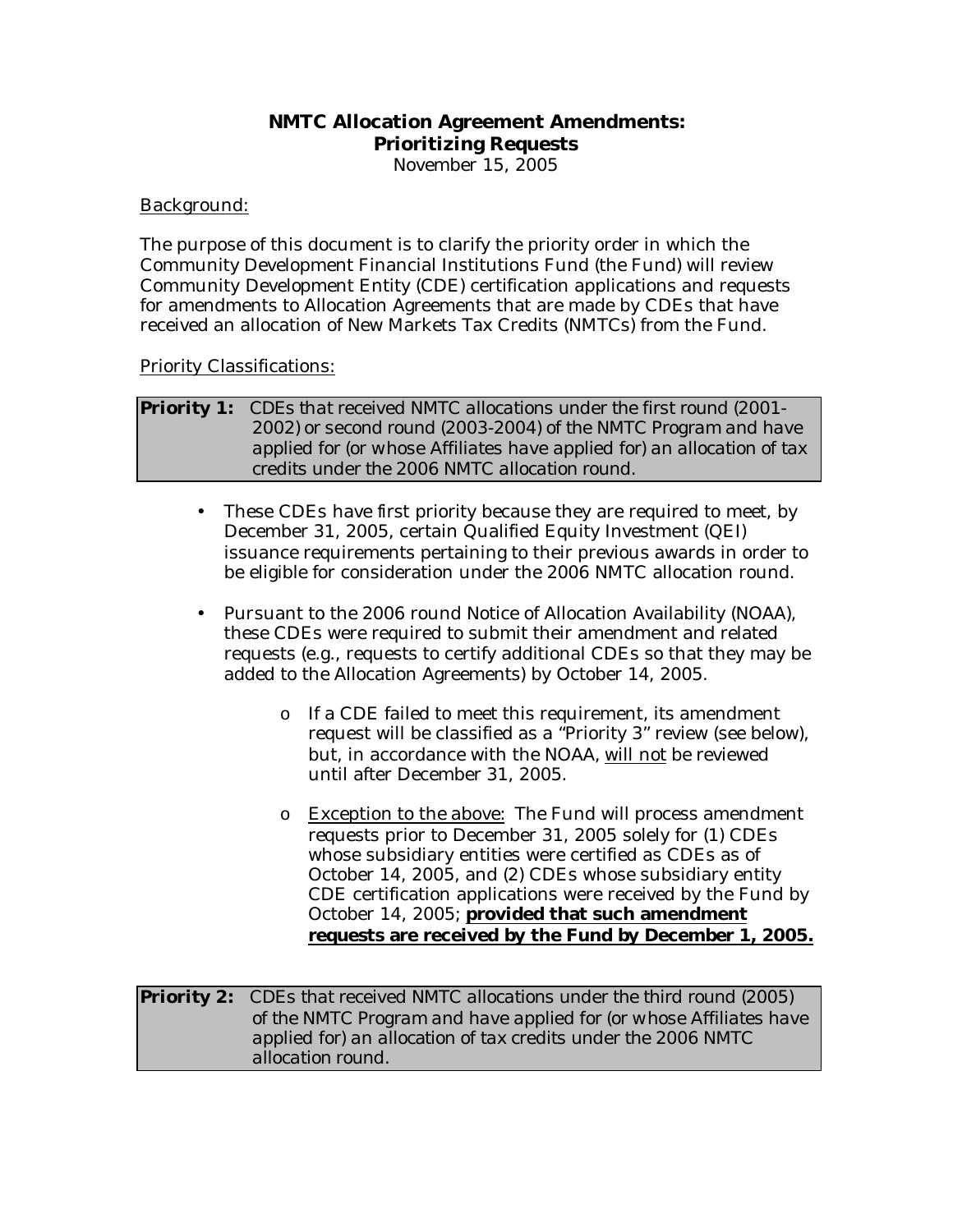- These CDEs have next highest priority because they are required to meet, by February 15, 2006, certain Qualified Equity Investment (QEI) issuance requirements pertaining to their 2005 round awards in order to be eligible for consideration under the 2006 NMTC allocation round.
- Because third round allocatees did not receive their allocation agreements until late October, the provisions of the 2006 NOAA requiring amendment requests be submitted by October 14, 2005 do not apply to these organizations.
- To the extent that 2005 round allocatees would like to include subsidiary entities in their allocation agreements prior to February 15, 2006, and such entities have not yet been certified as CDEs, **the certification application for the subsidiary entities must be received by December 15, 2005**.
- If a 2005 round allocatee fails to meet this deadline, the Fund cannot ensure that the allocatee's subsidiary entities will be included in its Allocation Agreement prior to February 15, 2006.

## *Priority 3: All other CDEs requestors.*

- The Fund will continue to process requests for all other CDEs seeking to have CDEs certified and to amend their allocation agreements in the order in which they are received.
- For CDEs seeking to add subsidiary entities to their allocation agreements in time to close QEIs prior to December 31, 2005:
	- o The Fund does not guarantee that any amendment request submitted by CDEs in this third priority group will be processed prior to December 31, 2005.
	- o Generally, any CDE seeking an allocation agreement amendment to add subsidiary entities for which a CDE certification application has not yet been received by the Fund (as of the date of this publication) is not likely to have its allocation agreement amended prior to December 31, 2005.